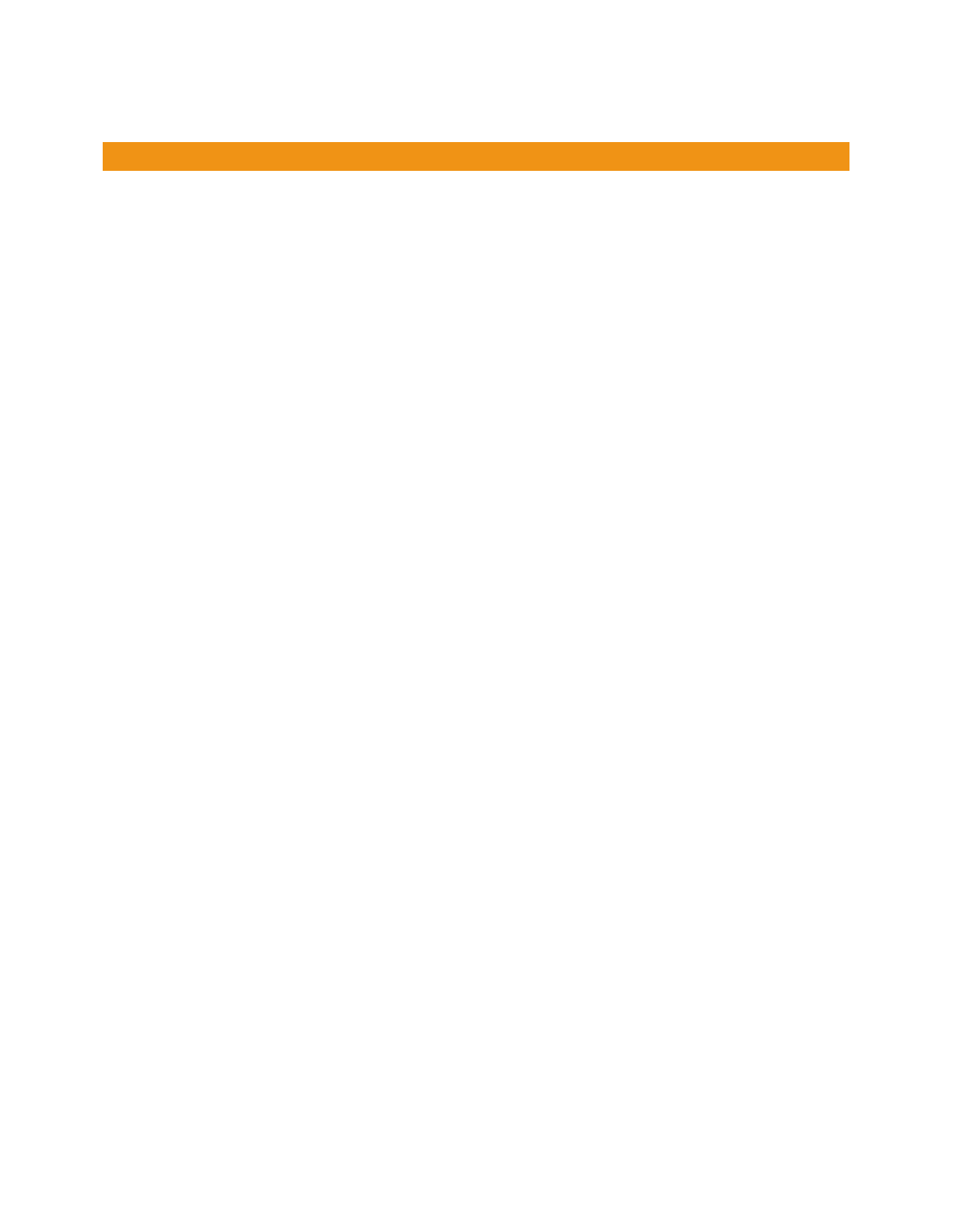# The Regenerative Potential Of Blood Derived Autologous Matrix - Case Reports

# *ABSTRACT*

The concept of regenerative endodontic procedure have emerged from the field of *tissue engineering which emphasizes the spatial assembly of distinct stem cells, growth factors/ morphogens, and scaffolds to form a functional tissue or organ. Cases described in the article illustrate three techniques employed for regenerative endodontic procedure namely, induction of bleeding into the canal space, introduction of biological scaffold into the canal space and a modified technique of induction of bleeding followed by introduction of biological scaffold for regeneration of pulp dentin complex. All cases performed are showing favorable treatment outcomes at and are still under follow up. The use of blood derived autologous matrix may be may be a treatment option which will reduce the need for store of materials and equipment at the same time paving the way towards customised biological alternatives for treatment.*

*KEYWORDS – Intracanal bleeding, biological scaffold, autologous matrix, regenerative endodontic procedure*

*Running Title: Three protocols of regenerative endodontic procedure.*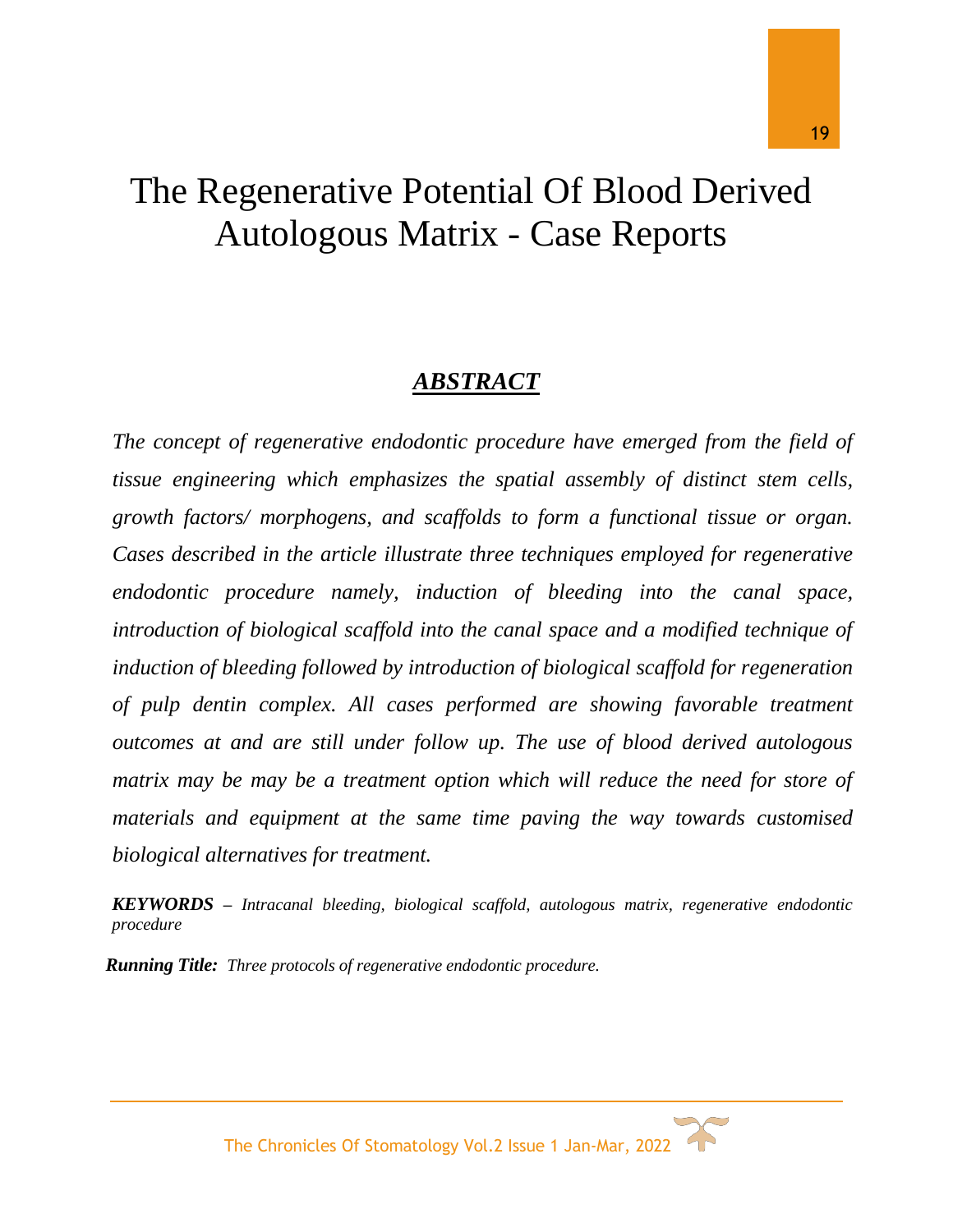#### **INTRODUCTION**

The goal of regenerative dentistry is to induce biologic replacement of dental tissues and their supporting structures. Regenerative endodontics has been defined as biologically based procedures designed to replace damaged structures such as dentin, root structures, and cells of pup-dentin complex.<sup>1</sup> These concepts have emerged from the field of tissue engineering which emphasizes the spatial assembly of distinct stem cells, growth factors / morphogens, and scaffolds to form a functional tissue or organ.

Pioneering work supporting the concept of regenerating dental tissues was reported more than 50 years ago when Dr. B.W. Herman described the application of calcium hydroxide for vital pulp therapy<sup>2</sup>, and Professor Nygaard Ostby evaluated a revascularization method reestablishing a pulp-dentin complex in permanent teeth with pulpal necrosis.<sup>3</sup> Blood Clot (BC) or platelet concentrates have been used as scaffold in regenerative endodontic treatment (RET). The blood clot formed in most cases have been found to serve as a protein scaffold, permitting three-dimensional in growth of tissue, thereby fulfilling the goal of regenerative endodontic procedure. Studies have shown the potential of using platelet concentrates as scaffolding in tissue regeneration. Platelet concentrates are autologous, reasonably easy to prepare in a dental setting, and comprise high concentrations of growth factors including transforming growth factor-beta (TGF-beta), vascular endothelial growth factor (VEGF), and platelet-derived growth factor (PDGF).<sup>4</sup> PRF forms an organized fibrin network in which platelets and leukocytes are trapped. These entrapped cells serve as a reservoir of various growth factors for long-term release. Important circulating immune cells and various cytokines in PRF clots also act against infection. CGF (Concentrated growth factors) also plays a similar role in regenerative endodontic procedures. In addition, the mechanical properties of PRF might facilitate the condensation of overlying MTA. In lieu of routine endodontic practice this case report has been performed for regeneration of pulpal and periodical tissues using biological scaffolds/ growth factors/ stem cells, calcium hydroxide, mineral trioxide aggregate, biodentine. The following cases have been performed and documented following the CARE case report guidelines  $(2013)$ .<sup>5</sup>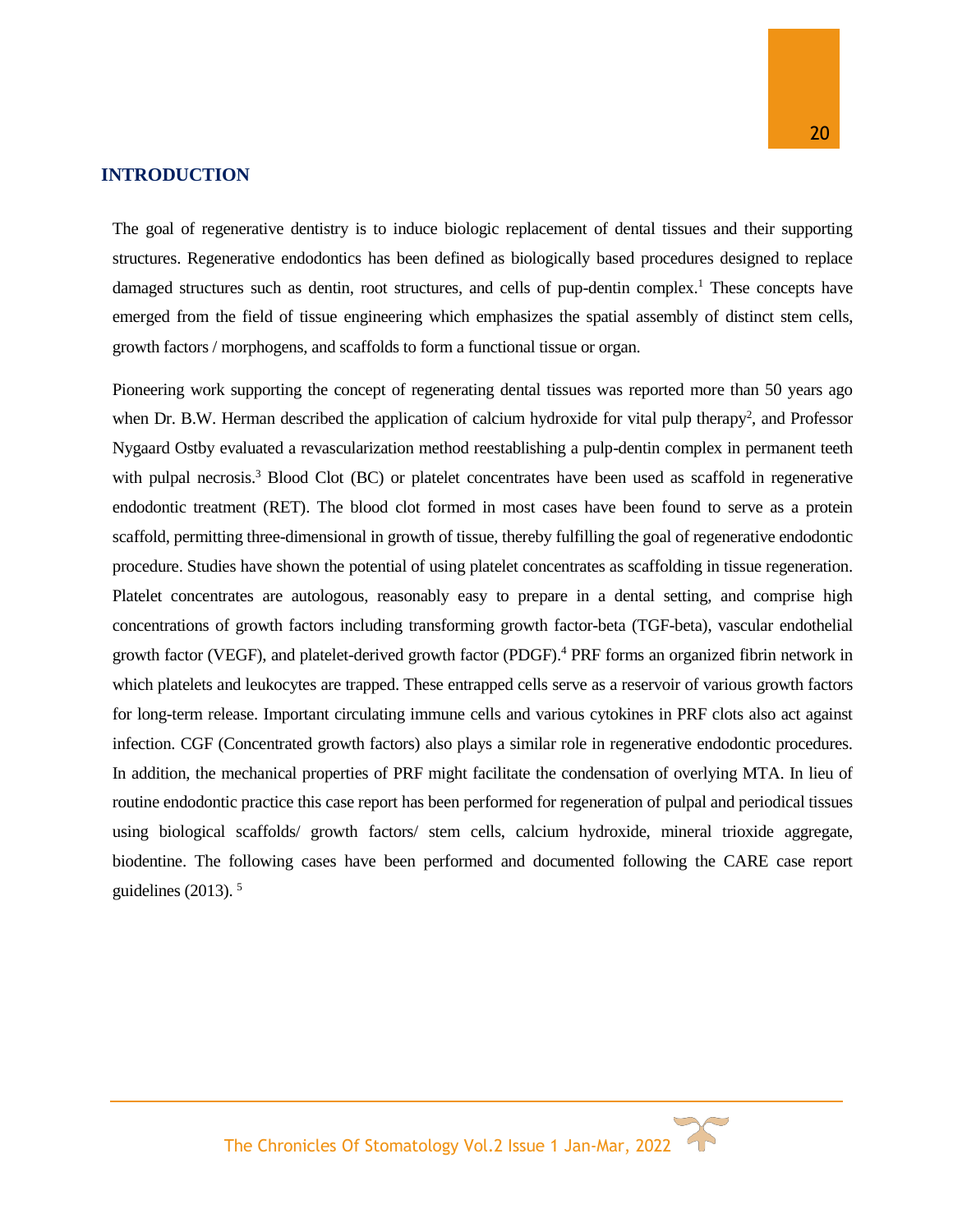### **CASE REPORTS**

The clinical procedures described in the article have been registered with the Clinical Trials Registry-India [CTRI number- CTRI/2020/01/022892] and duly approved by the Institutional ethics committee. All the cases were performed on healthy individuals without contributory medical history. All the participants were explained the treatment plan and informed consent were obtained.

Three protocols were followed in the cases described below. In the first protocol, bleeding was induced in the root canal. A biological scaffold (PRF/CGF) was introduced in the canal space in the second protocol without induction of bleeding. The third protocol was a modified technique where induction of bleeding followed by introduction of biological scaffold (PRF/CGF) in the canal space was done.

The treatment in all the cases was conducted in two appointments in accordance with the American Association of Endodontist (AAE) Clinical Considerations for a Regenerative Procedure (Revised 4/1/2018).6 Access cavity preparation was done under local anesthesia under rubber dam isolation in the first appointment. Cleaning, shaping and copious, gentle irrigation was done with 20ml of 3% NaOCl (20mL/canal, 5 min) using a 30 gauge side-vented needle. 0.9% normal saline and EDTA (20 mL/canal, 5 min), with irrigating needle positioned about 1 mm from root end. The canals were dried with paper points, and calcium hydroxide (waterbased) was placed in the canal for a period of seven days. The access cavity was temporarily restored with Cavit. In the second appointment, on assessing the patient's response to the initial treatment, if asymptomatic, the calcium hydroxide was removed with H file and copious saline irrigation under a dental operating microscope. A final wash of 20ml of 17% EDTA was done. The canals were dried with paper points and over instrumentation was done in the canal space to cause induction of bleeding. Biodentine/ MTA was then mixed and plugged till the cementoenamel junction. The access cavity was restored with light cured composite resin.

In the second protocol, apart from the procedures followed above in the second appointment, if the patient was asymptomatic, biological scaffold (PRF/CGF) was introduced in the canal space. For preparation of the PRF membrane, 10 ml of blood was drawn from the patient in two 5 ml syringes (without anticoagulant). The collected blood was centrifuged at 3000 rpm for 10 minutes. The second layer formed was taken out with help of a forceps and was placed on a sterile gauge and the excess liquid was squeezed out to obtain the PRF membrane. The membrane was cut into 1x1mm squares with scissors and plugged into the canal space. The centrifugation cycle followed for preparation of CGF membrane was 30 seconds acceleration, 2min- 2700 rpm, 4 minutes – 2400 rpm, 3 minutes- 3000 rpm, 36 seconds deceleration. Biodentine/ MTA was then mixed and plugged till the cementoenamel junction. The access cavity was restored with light cured composite resin.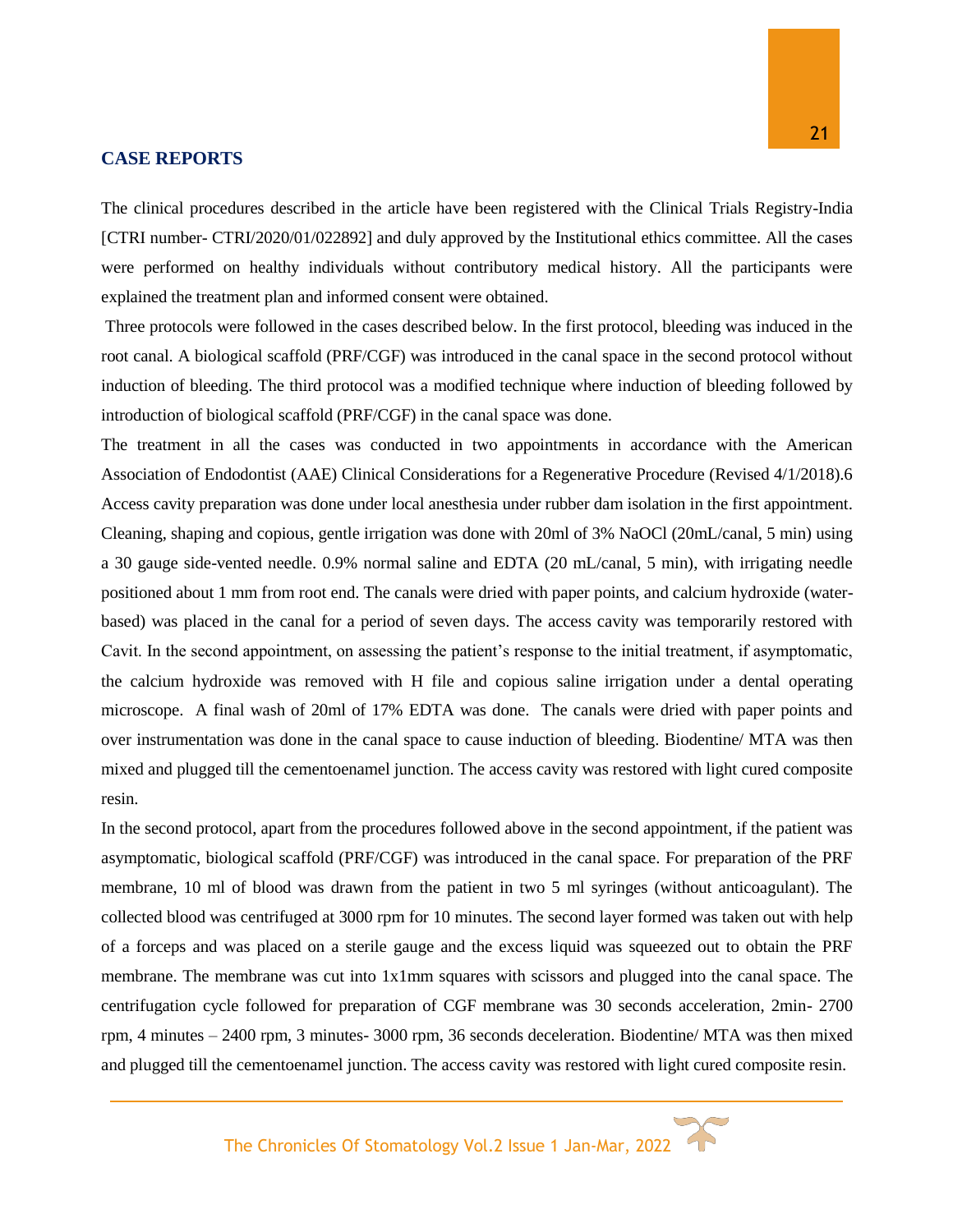In the third protocol both induction of bleeding by over instrumentation and introduction of the biological scaffold (PRF/CGF) into the canal space was done.

|   | <b>Materials</b>            | <b>Manufacturer</b>               |  |  |
|---|-----------------------------|-----------------------------------|--|--|
|   | Mineral tri oxide aggregate | Pyrax Polymars, Lot no: 137553339 |  |  |
|   | <b>Biodentine</b>           | Septodont,                        |  |  |
| 3 | Cavit                       | 3M ESPE                           |  |  |
| 4 | Light cured composite resin | Swisstec, Coltene Whaledent       |  |  |

| m<br>Ш<br>. . |  |
|---------------|--|
|---------------|--|

| Equipment                                    | <b>Manufacturer</b> |  |  |
|----------------------------------------------|---------------------|--|--|
| Centrifuge machine                           | Remi                |  |  |
| K files, H files                             | Dentsply            |  |  |
| Scissors, Plugger, mirror, tweezers, forceps | GDC                 |  |  |

| ۱Ŋ۱<br>K<br>а |  |
|---------------|--|
|---------------|--|

#### **Case 1**

A thirty two year old male patient reported to the department complaining of pain in the upper front tooth region. The patient gave history of root canal treatment with the upper front tooth 3 years back. Clinical examination revealed root canal treatment done with 11 which was tender on vertical percussion. The tooth responded negatively to pulp sensibility tests (heat test, cold test and electric pulp test). Intra oral periapical radiograph revealed previous root canal treatment and periapical radiolucency with 11. On the basis of clinical and radiographic examination, it was diagnosed to be chronic periapical abscess with 11. Considering the clinical signs and symptoms, regenerative endodontic treatment was planned with 11. In this case first protocol of inducing of bleeding in the canal space was followed.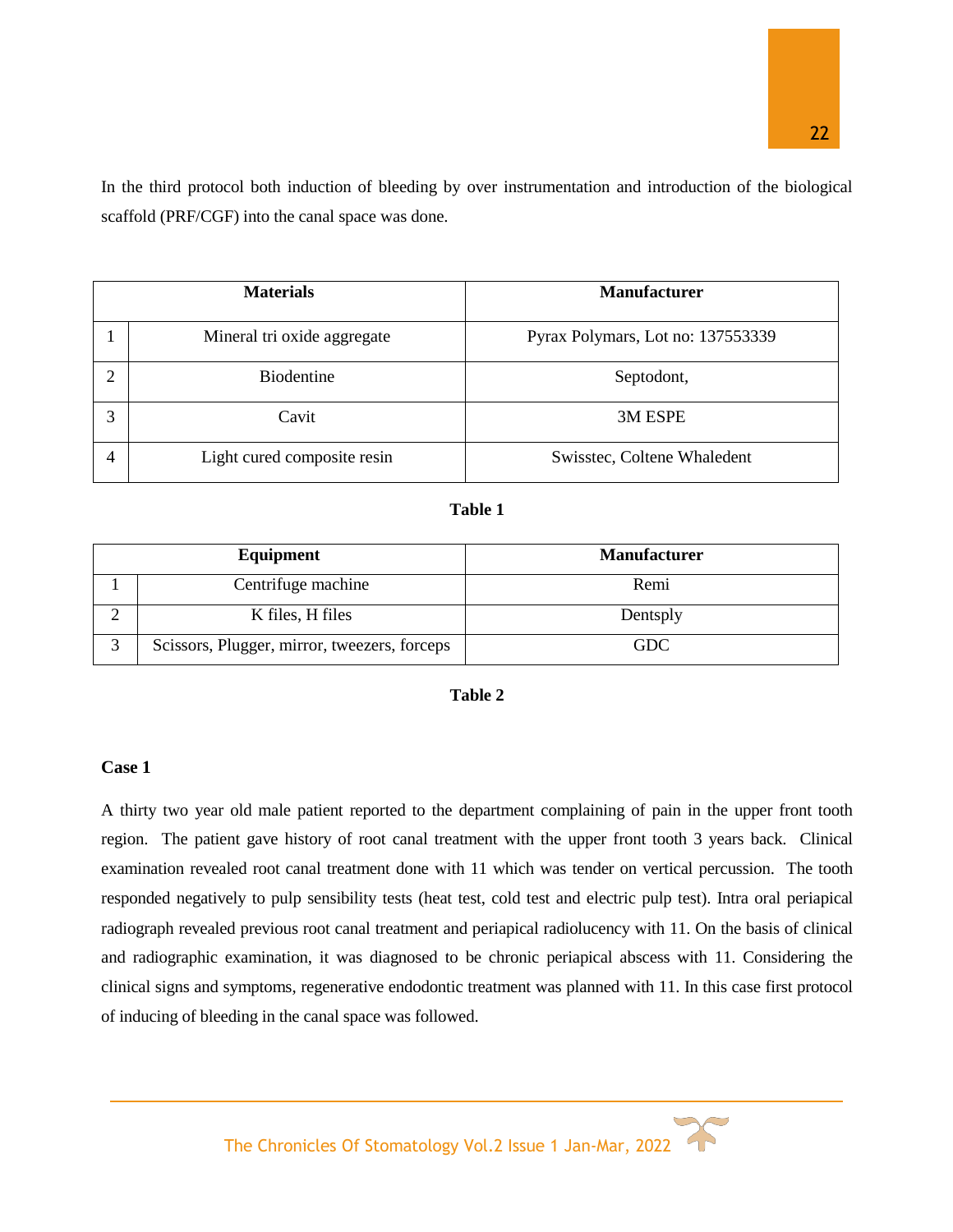#### **Case 2**

A 17 year old female patient reported to the department complaining of discoloration in upper front tooth region since 2 years. . Clinical examination revealed discoloration and Ellis Class III fracture with 21. The tooth responded negatively to pulp sensibility tests (heat test, cold test and electric pulp test). Intra oral periapical radiograph revealed radiolucency involving enamel dentin and approaching pulp with 21. On the basis of clinical and radiographic examination, it was diagnosed to be pulpal necrosis with respect to 21. Considering the clinical signs and symptoms, regenerative endodontic treatment was planned with 21. In this case the second protocol of introduction of biological scaffold into the canal space was followed.

#### **Case 3**

A thirty seven year old male patient reported to the department complaining of pain in the upper right back region of the jaw. Clinical examination revealed proximal caries with 14 with a probing depth of 4 mm. The tooth was tender on vertical percussion. The tooth responded negatively to pulp sensibility tests (heat test, cold test and electric pulp test). Intra oral periapical radiograph revealed radiolucency involving enamel, dentin and pulp on the distal aspect of the crown portion of 14 with periapical radiolucency. On the basis of clinical and radiographic examination, it was diagnosed to be pulpal necrosis with symptomatic apical periodontitis with 14. Considering the clinical signs and symptoms, regenerative endodontic treatment was planned with 14. This case was performed using the modified technique of induction of bleeding followed by introduction of biological scaffold into the canal space.



Access opening with 14 **I Induction of bleeding Centrifugation** 





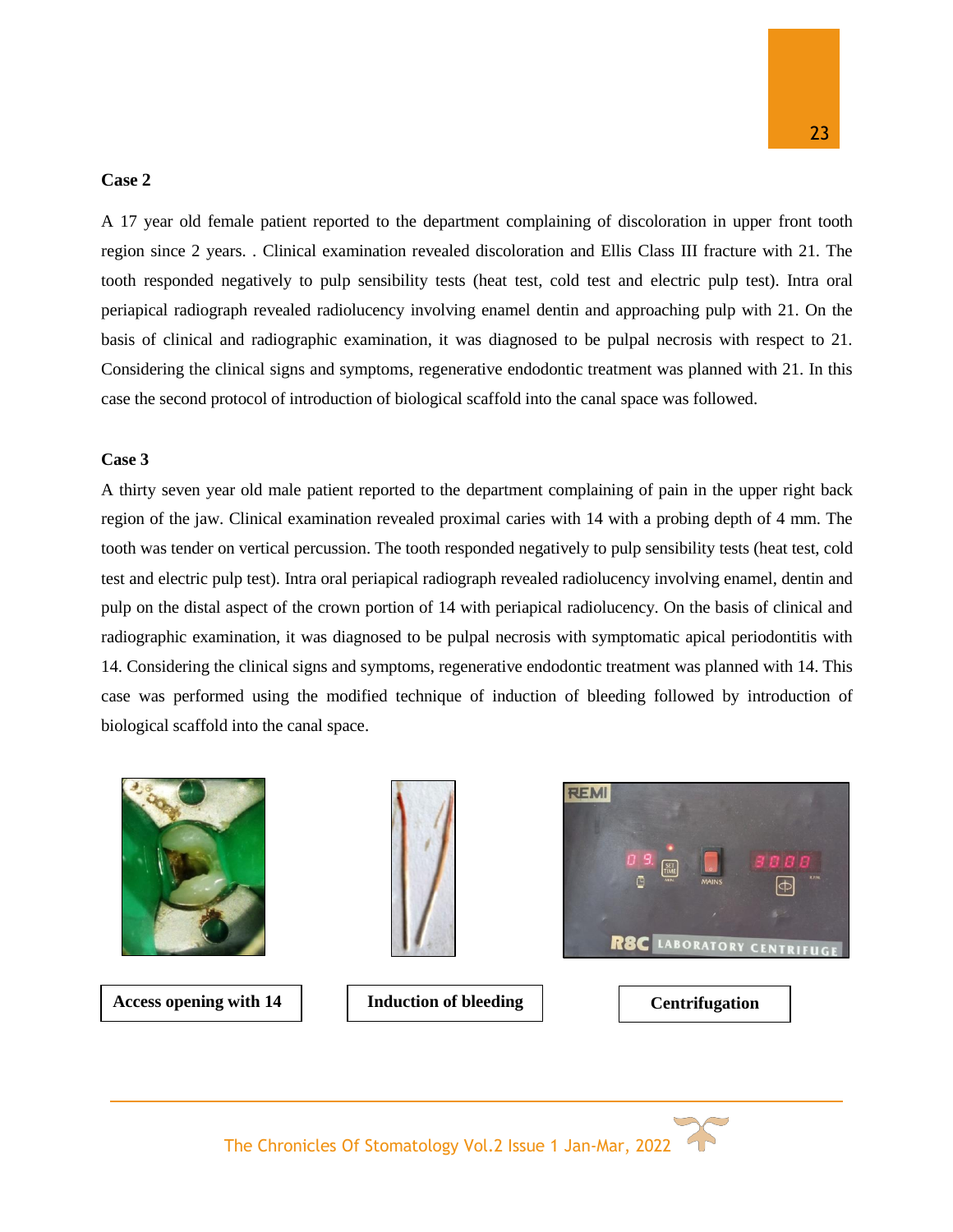

The patients were asked to report to the department in event of any untoward circumstances with the treated tooth.

The patients were recalled for follow ups at an interval of 1 month, 3 months, 6 months and 1 year. Pulp sensibility and vitality test was performed after 6 months.

# **Follow Up**

The patients were followed up on basis of clinical and radiographic criteria. Clinical criteria consisted of the following:

- Pain
- Pain on palpation
- Presence/absence of swelling
- Presence/absence of mobility
- Tenderness on percussion
- Presence/absence/ healed intraoral swelling/sinus

The radiographic criteria were:

- Healing of preexisting bony periapical lesion
- Increase of root thickness and length
- Absence of (continuous) external root resorption
- Radiographic detection of a new PDL along the inner wall of the root canal.

Radiographic assessment was done on the basis of periapical index score given by Orstavik et al in 1986.

24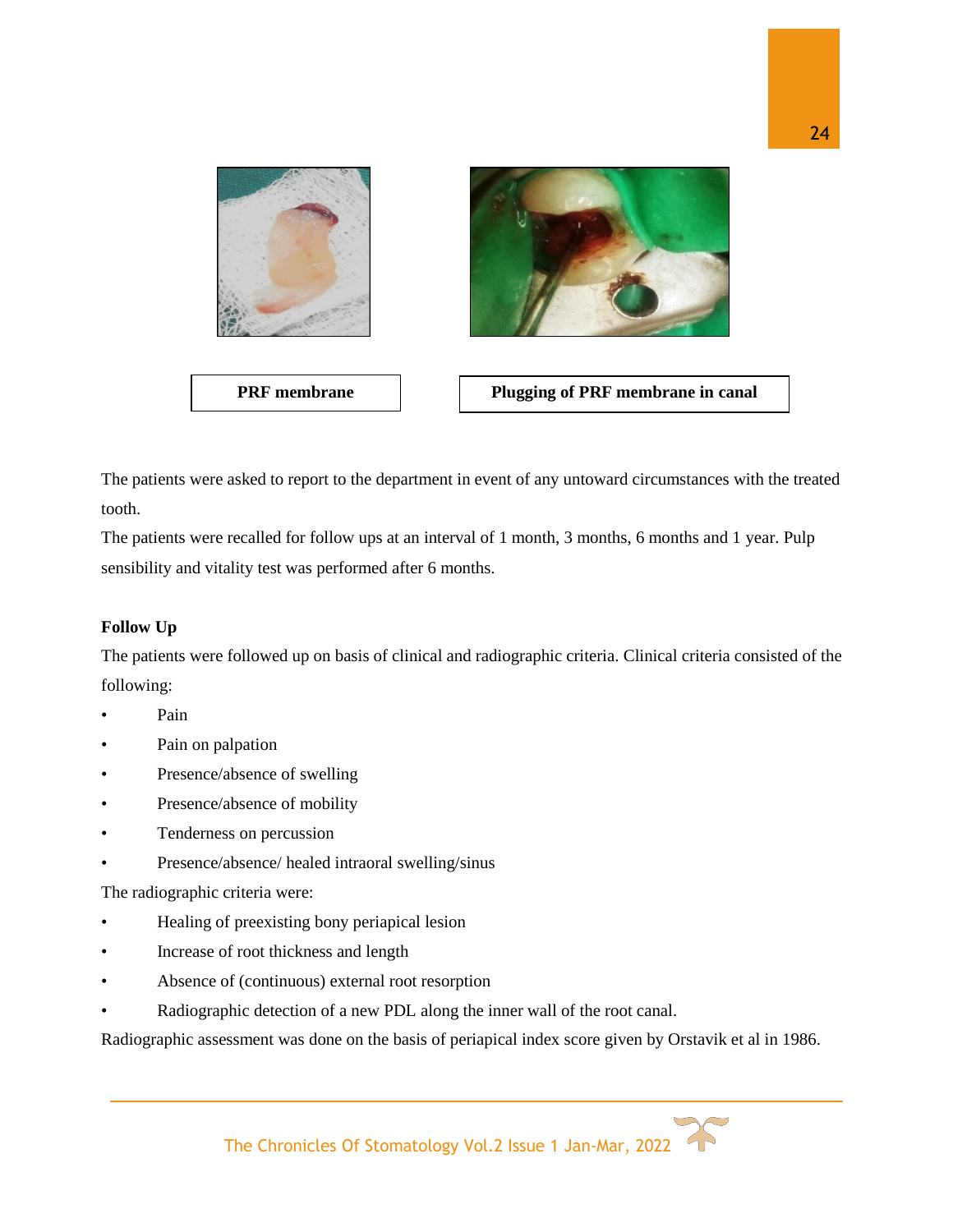# **The follow up is listed in the tables below:**

# **Case 1**

| <b>Follow up</b> | <b>PAI</b> score |
|------------------|------------------|
| 1 month          |                  |
| 3 months         | 2                |
| 6 months         |                  |

| $\frac{1}{2}$ |         |                          |           | ****            |                             |                 |                                |  |
|---------------|---------|--------------------------|-----------|-----------------|-----------------------------|-----------------|--------------------------------|--|
|               |         | Pain                     | Palpation | <b>Swelling</b> | <b>Presence of</b><br>sinus | <b>Mobility</b> | <b>Tender on</b><br>percussion |  |
|               | 1 month | $\overline{\phantom{0}}$ |           |                 |                             |                 | -ve.                           |  |
|               | 3 month |                          |           |                 |                             |                 | -88.                           |  |
| u             | 6 month |                          |           |                 |                             |                 | -ve.                           |  |
|               |         |                          |           | ****            |                             |                 |                                |  |



**Pre operative IOPA-R with 11 After 3 months follow up** 





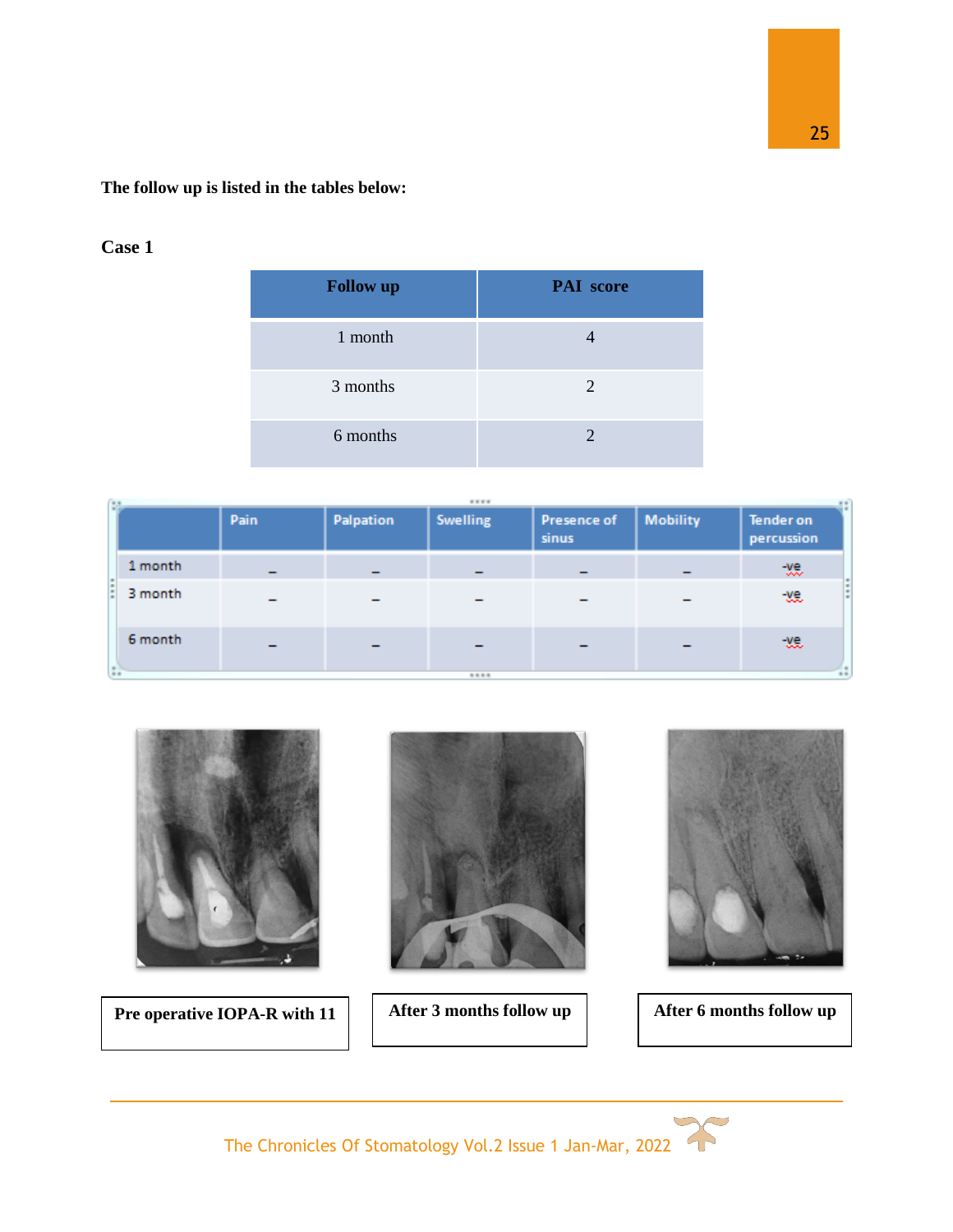| <b>PULP SENSIBILITY TEST</b>                 |                                          |  |  |  |  |  |
|----------------------------------------------|------------------------------------------|--|--|--|--|--|
| <b>THERMAL (COLD)</b>                        | Delayed response                         |  |  |  |  |  |
| <b>ELECTRICAL PULP TESTING</b>               | Delayed response                         |  |  |  |  |  |
| <b>PULP VITALITY TESTS</b>                   |                                          |  |  |  |  |  |
| <b>PULSE OXIMETRY</b><br>(OXYGEN SATURATION) | 62 (normal range=71%-92.7%) <sup>7</sup> |  |  |  |  |  |

**Case 2**

| <b>Follow up</b> | <b>PAI</b> score |
|------------------|------------------|
| 1 month          | 3                |
| 3 months         |                  |



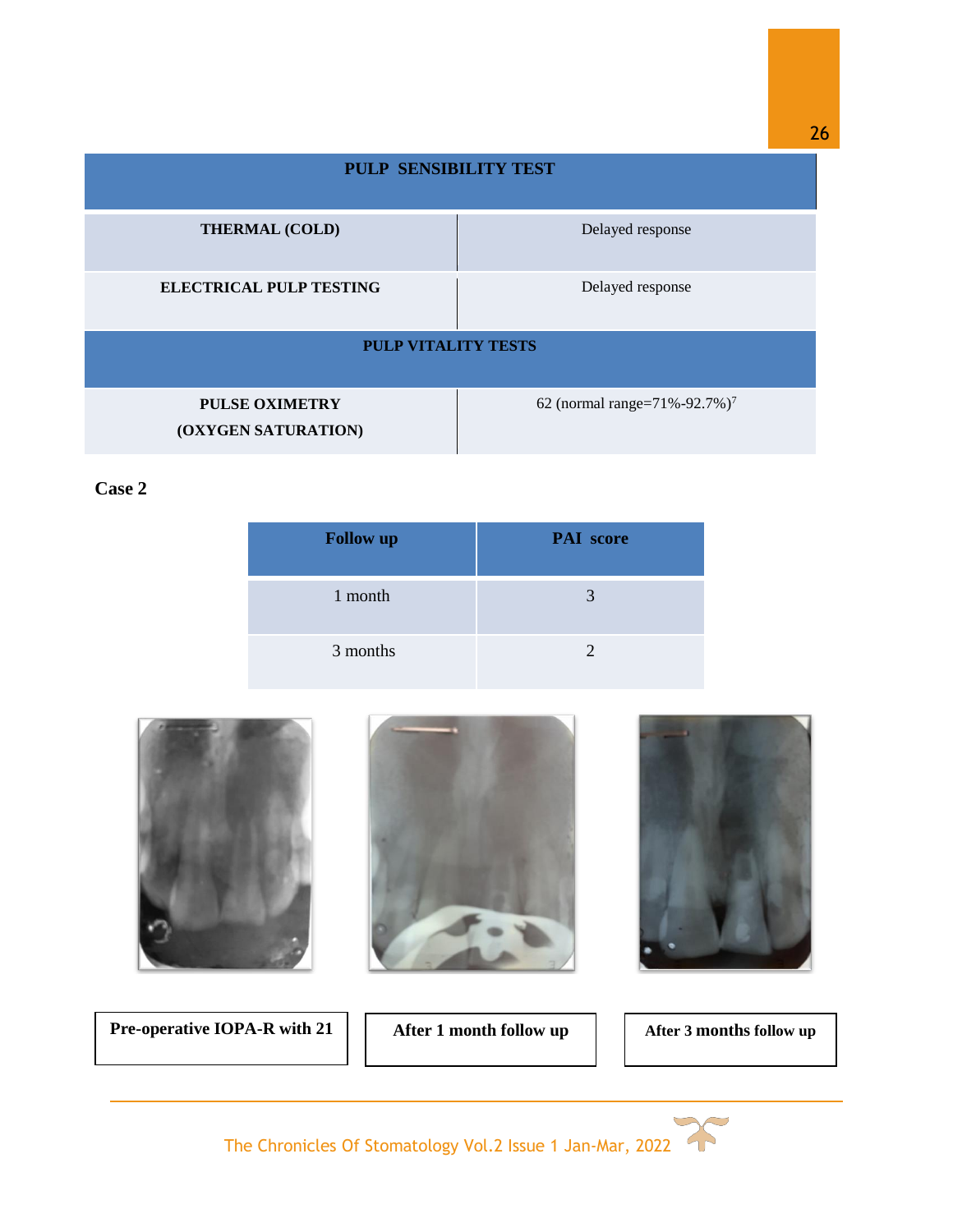| <b>Follow up</b> | Pain | <b>Palpation</b> | <b>Swelling</b> | <b>Presence of sinus</b> | <b>Mobility</b> | <b>Tender on percussion</b> |
|------------------|------|------------------|-----------------|--------------------------|-----------------|-----------------------------|
| 1 month          | –    |                  |                 |                          |                 | $-ve$                       |
| 3 month          | –    |                  |                 |                          |                 | $-ve$                       |

The patient was lost to follow up after 3 months so pulp sensibility tests could not be performed in this case.

# **Case 3**

| <b>Follow up</b> | <b>PAI</b> score |
|------------------|------------------|
| 1 month          |                  |
| 3 months         | 2                |
| 6 months         | 2                |
| 1 year           |                  |



**Pre operative IOPA-R with 14 After 6 months follow up** 



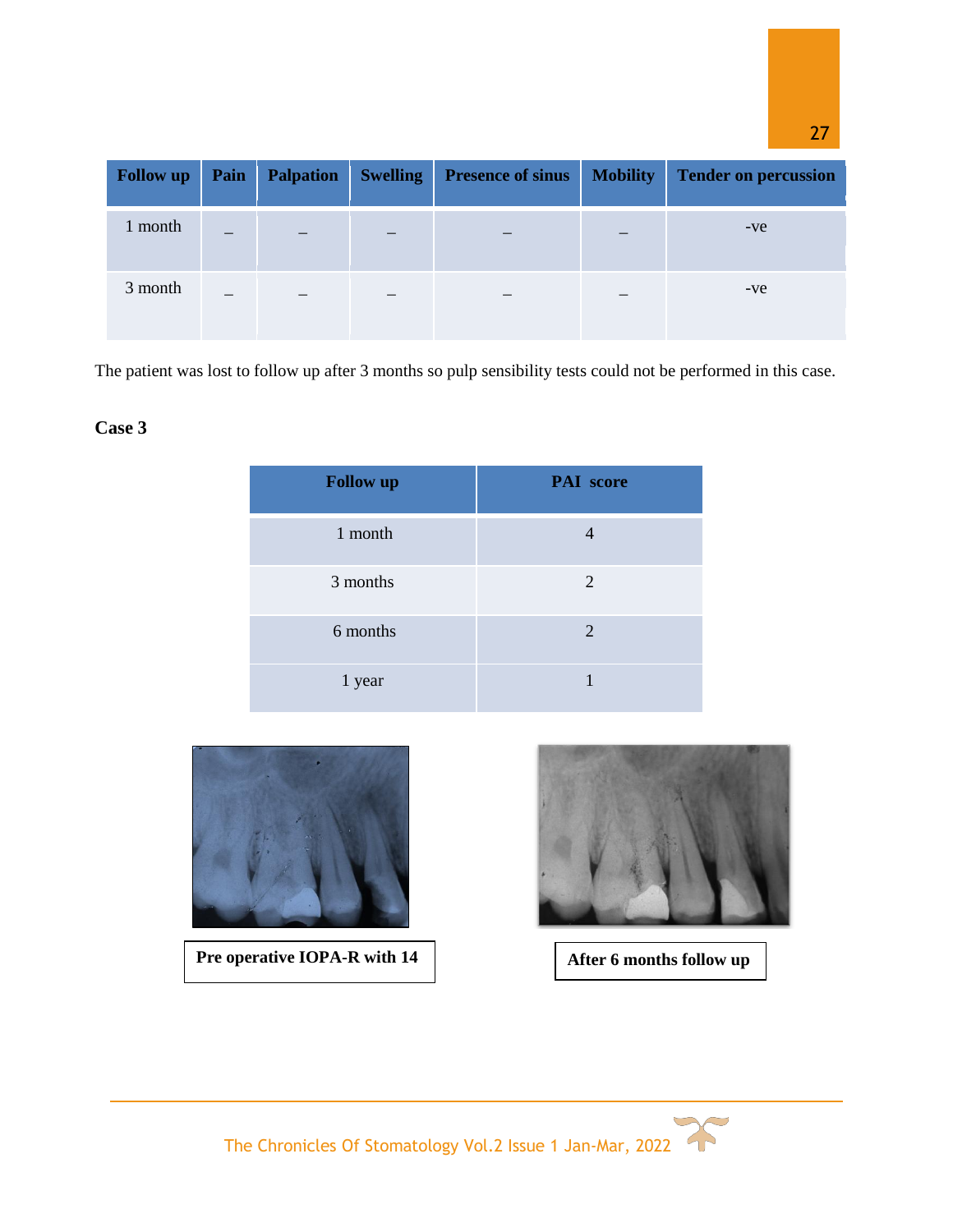|         | Pain | Palpation                | <b>Swelling</b>          | <b>Presence of</b><br>sinus | <b>Mobility</b> | <b>Tender on</b><br>percussion |
|---------|------|--------------------------|--------------------------|-----------------------------|-----------------|--------------------------------|
| 1 month | -    | $\overline{\phantom{0}}$ | $\overline{\phantom{0}}$ |                             |                 | $-ve$                          |
| 3 month | -    | -                        | -                        |                             |                 | $-ve$                          |
| 6 month | -    | -                        | -                        |                             |                 | $-ve$                          |
| 1 year  | -    | -                        | $\overline{\phantom{0}}$ |                             |                 | $-ve$                          |

| <b>PULP SENSIBILITY TEST</b>                 |                                          |
|----------------------------------------------|------------------------------------------|
| <b>THERMAL (COLD)</b>                        | Positive response                        |
| <b>ELECTRICAL PULP TESTING</b>               | Positive response                        |
| <b>PULP VITALITY TESTS</b>                   |                                          |
| <b>PULSE OXIMETRY</b><br>(OXYGEN SATURATION) | 72 (normal range=71%-92.7%) <sup>7</sup> |
|                                              |                                          |

The patient was asymptomatic at the end of 1 year and is still under follow up.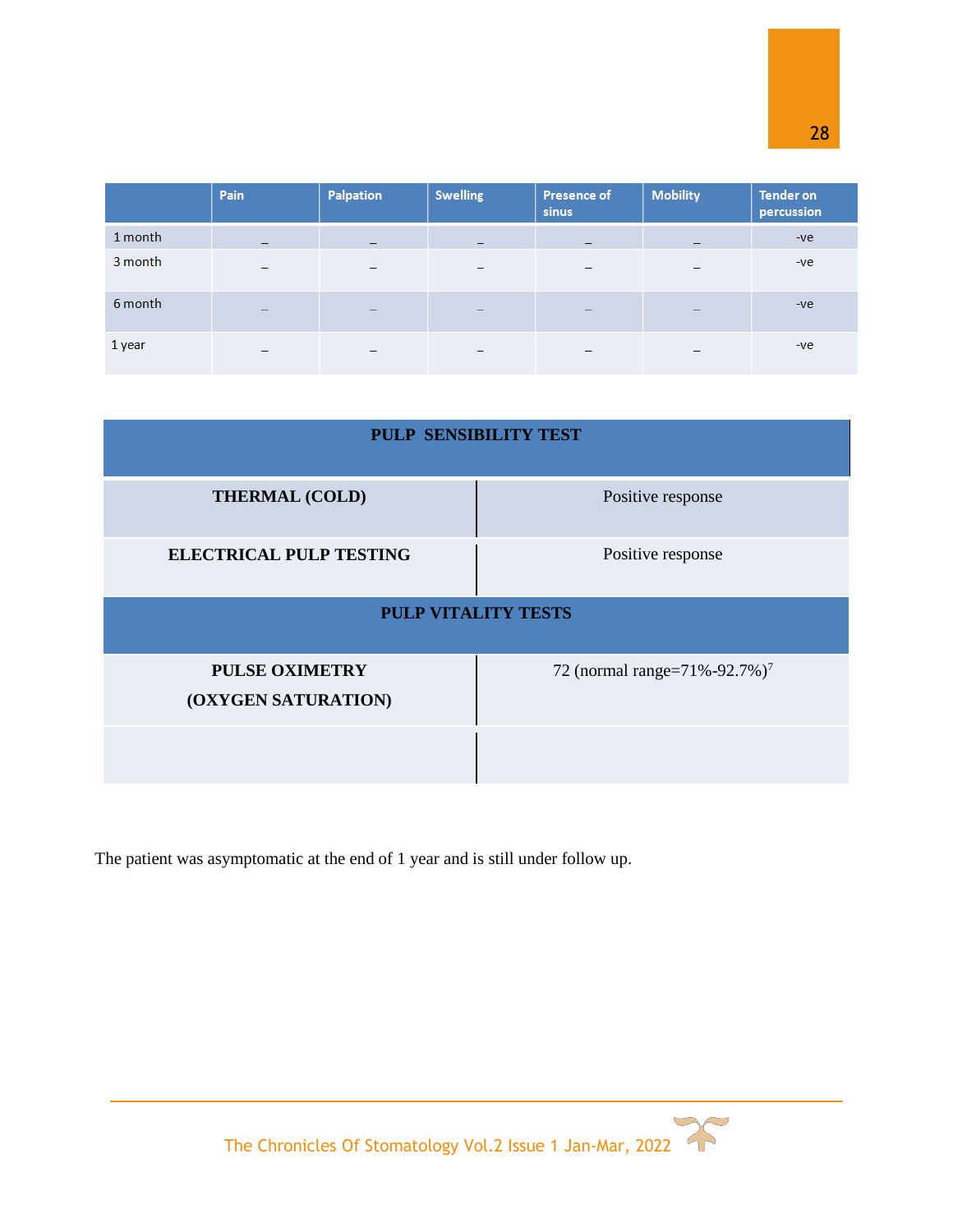#### **DISCUSSION**

Mechanics behind revascularization is that, despite the pulp being necrotic, some pulp tissue along with HERS (Hertwig's epithelial root sheath) may survive apically which under favorable conditions proliferate to aid in the process of regeneration. Case 1was performed following this protocol of induction of bleeding in the canal. The patient was asymptomatic at the end of six months clinically and there was improvement in the periapical index score compared to the baseline score. Biological scaffolds have a trimolecular or equilateral fibrin branch junction which makes its architecture flexible and can support cytokine enmeshment and cellular proliferation. The tissues inside the root canal appeared to be an extension of the tissues in the periapical area. Case 2 was lost to follow up at the end of 3 months. The patient was asymptomatic clinically and radiographically during this period. Animal studies also showed that there was lack of formation of pulp and dentin like structures with all scaffold types and that the tissue resembled cementum, PDL, bone in majority of the case (Altaii et al. 2017). Thus, the narrowing of root apex, root lengthening and thickening occurs by deposition of cementum like and bone like tissue and not dentin. In regenerative endodontic treatment, cementoblast like cells are derived from progenitor/stem cells in PDL. It is not clear whether these cells enter the canal immediately after inducing of bleeding or clot formation. The mechanism by which these cells differentiate into cementoblast like cells is unknown. Second generation platelet concentrates contains and releases different growth factors that stimulate bone and soft tissue healing. The third case performed was followed up for a period of 1 year. At the end of six months and 1 year, the oxygen saturation #14 was 72% which was within the normal range.

#### **CONCLUSION**

There may be many ways of looking at a part of problem and developing solution, so the use of blood derived autologous matrix may be one of those methods to do so which will reduce the need for store of materials and equipment at the same time paving the way towards customized biological alternatives for treatment. According to the follow up criteria, case 3 where modified protocol of induction of bleeding followed by introduction of biological scaffold into the canal space was followed showed better outcome compared to the other two techniques employed. The cases are under follow up and are showing favorable outcome.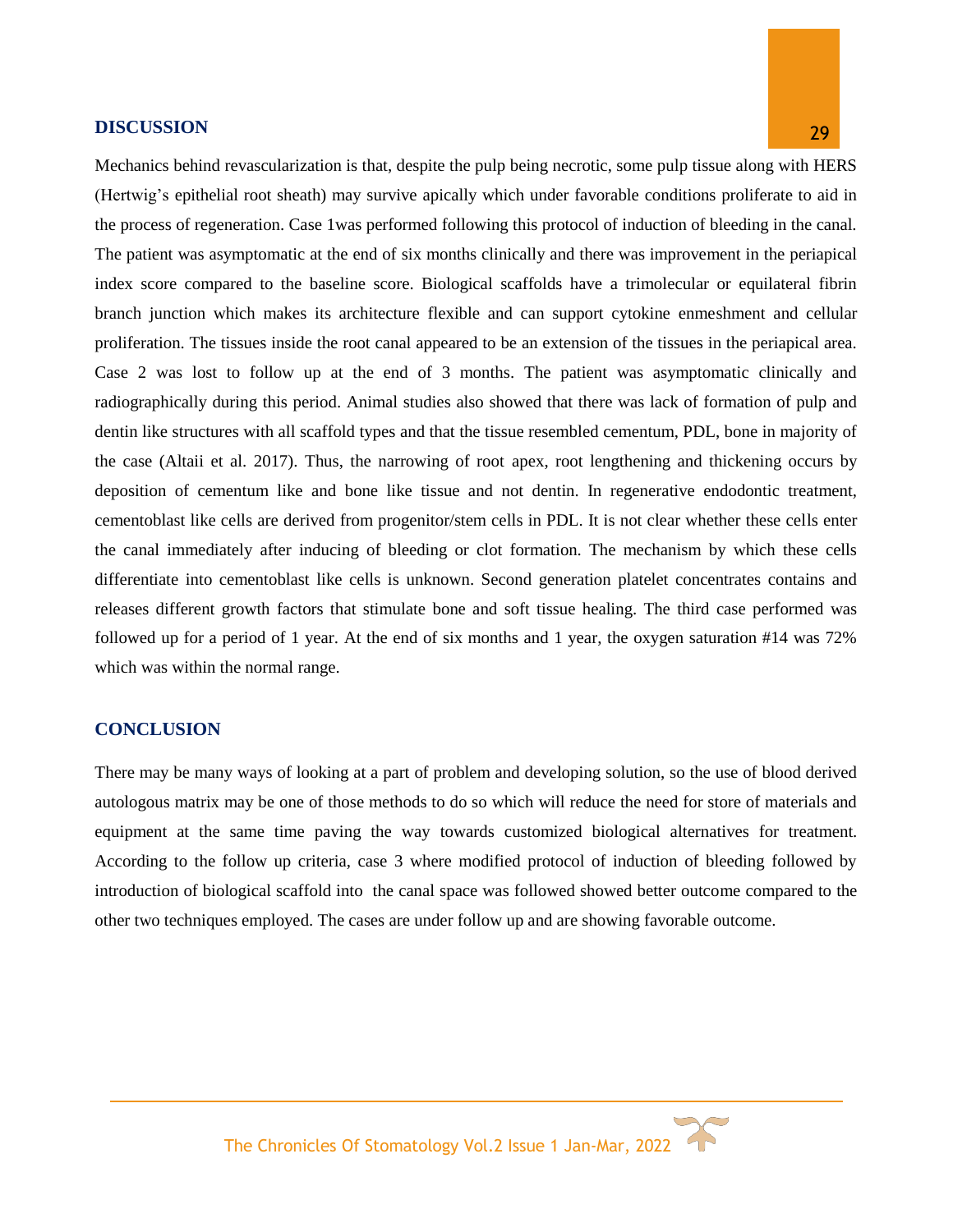#### **REFERENCES:**

- 1. Murray PE, Garcia Godoy F, Hargreaves KM: Regenerative endodontics: a review of current status and a call for action, J Endod. 2007. 33: 377.
- 2. Hermann BW: On the reaction of the dental pulp to vital amputation and calxyl capping.]. Dtsch Zahnarztl Z. 1952, 7: 1446.
- 3. Fitzgerald M, Chiego DJ, Jr, Hey DR: Autoradiographic analysis of odontoblast replacement following pulp exposure in primate teeth. Arch Oral Biol, 1990. 35: 707.
- 4. Mehta S, Watson JT. Platelet rich concentrate: basic science and current clinical applications. J Orthop Trauma. 2008;22: 432–8.
- 5. CARE checklist of information to include when writing a case report, 2013.
- 6. AAE Clinical Considerations for a Regenerative Procedure Revised 4/1/2018.
- 7. Kakino S, Kushibiki S. Optical measurement of blood oxygen saturation of dental pulp. ISRN Biomedical Engineering, 2013; 1-6.